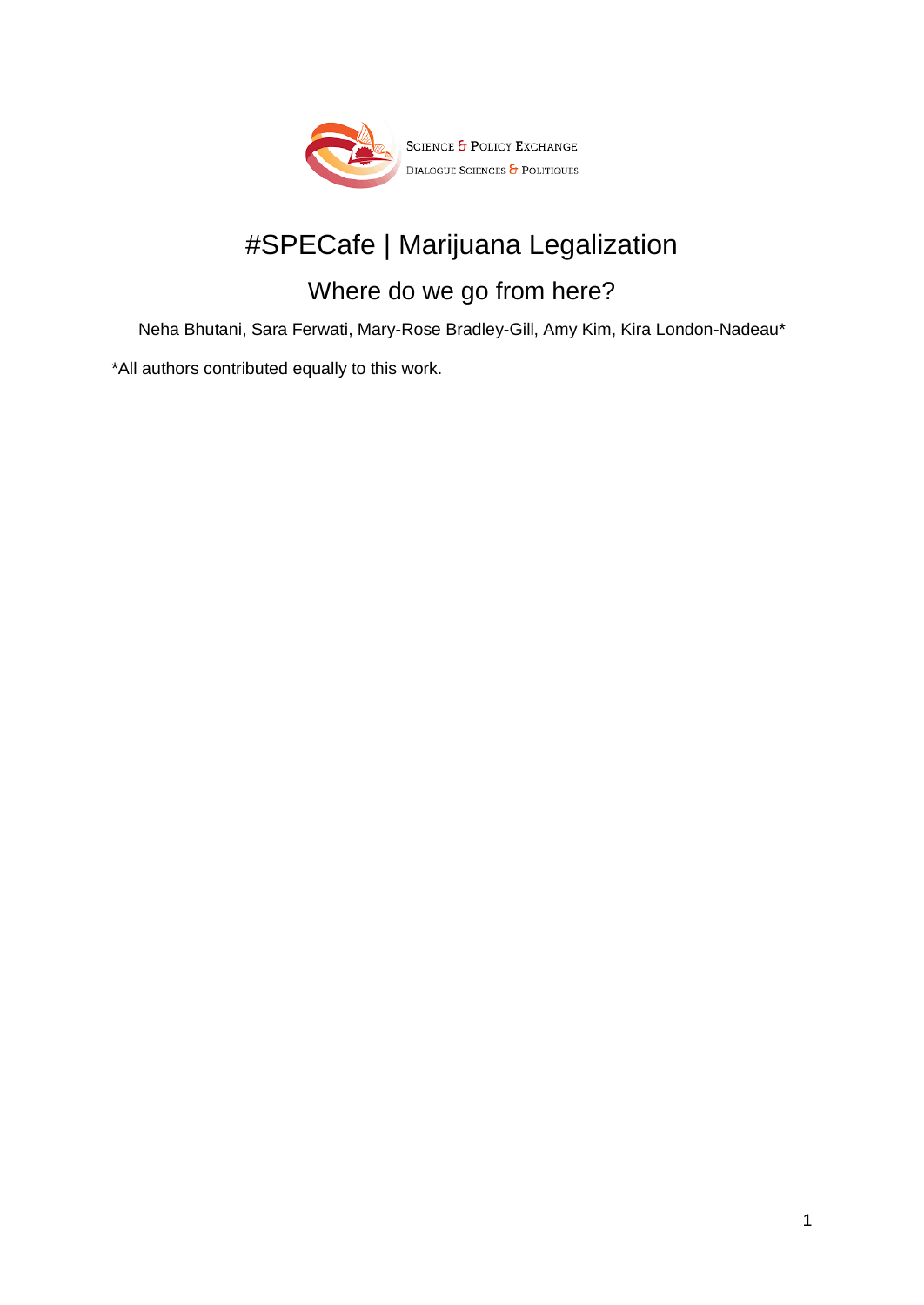### **Science & Policy Exchange (SPE)**

Science & Policy Exchange is a non-profit advocacy group run by graduate students and postdoctoral fellows in Montréal, whose mission is to foster the student voice in evidence-based decision making and to bring together leading experts from academia, industry, and government to engage and inform students and the public on issues at the interface of science and policy.

### **SPE Café**

Science and Policy Exchange (SPE) Café is a monthly meeting space for all community members to gather and discuss a current topic in the field of science and policy in a casual atmosphere. The goal is to facilitate dialogue in a collaborative space, and brainstorm solutions for issues related to science and policy.

Thank you to all the SPE Café participants for their thoughtful inputs and engaging discussions.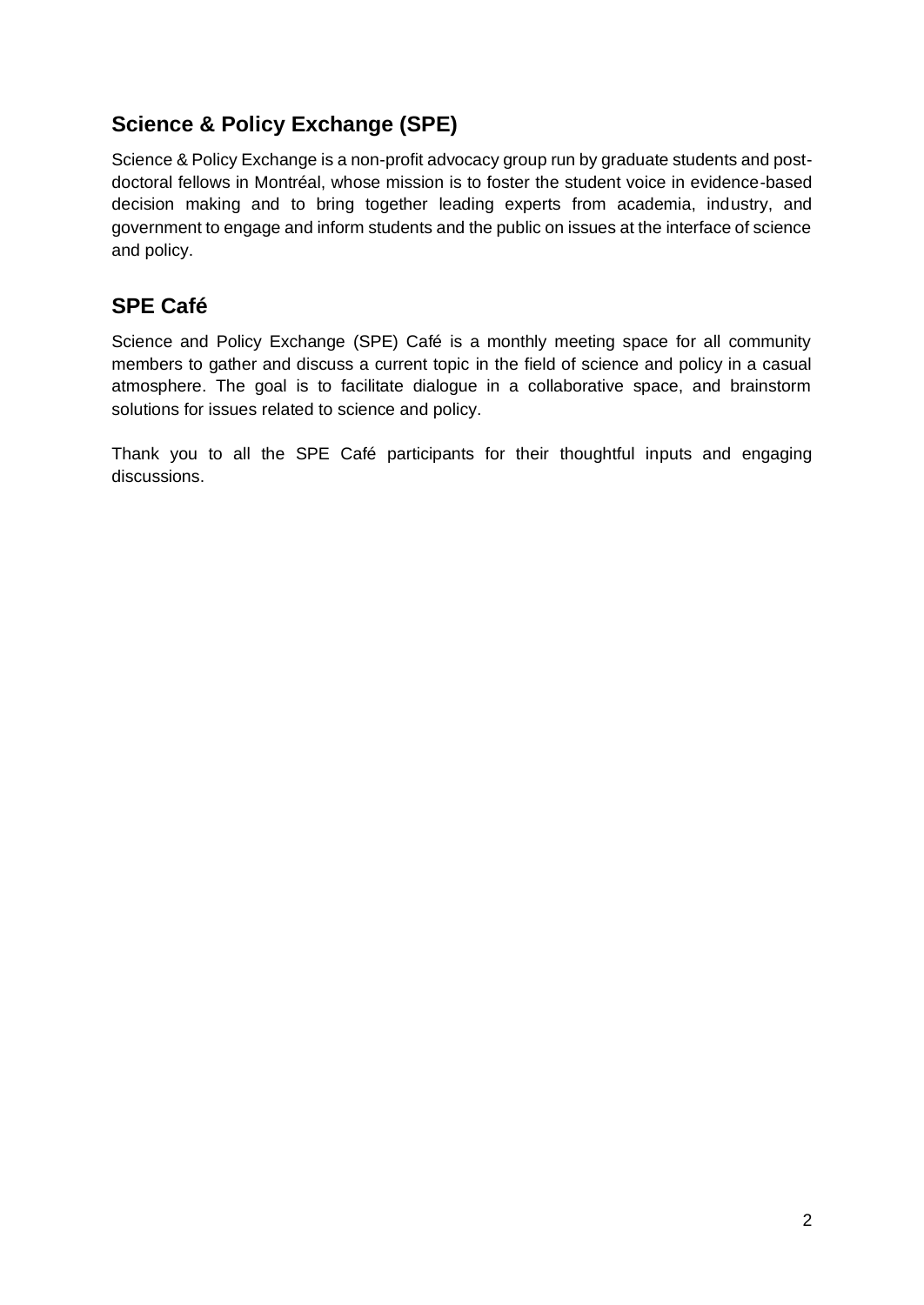### **Preface**

The purpose of this report is to provide recommendations for the effective implementation of impending legalization of nonmedical cannabis in Canada. While recognizing that regulation is done by the provinces and territories across Canada, these policy recommendations could have implications across federal, provincial, and territorial levels.

This report, that was generated from discussions among mostly undergraduate and graduate students across diverse disciplines at an SPE Café on March 22nd, 2018, also reflects the benefits of cannabis legalization, and the challenges that participants believe Canada will face as cannabis is legalized. We also acknowledge that many institutions have taken steps to address some of the challenges identified in this report.

While the café was initially titled as Marijuana Legalization - Where do we go from here?, following the discussions with the café participants, we learned about the racist nature of the word 'marijuana'. As such, we have now changed the word to Cannabis in the title and everywhere else in the text.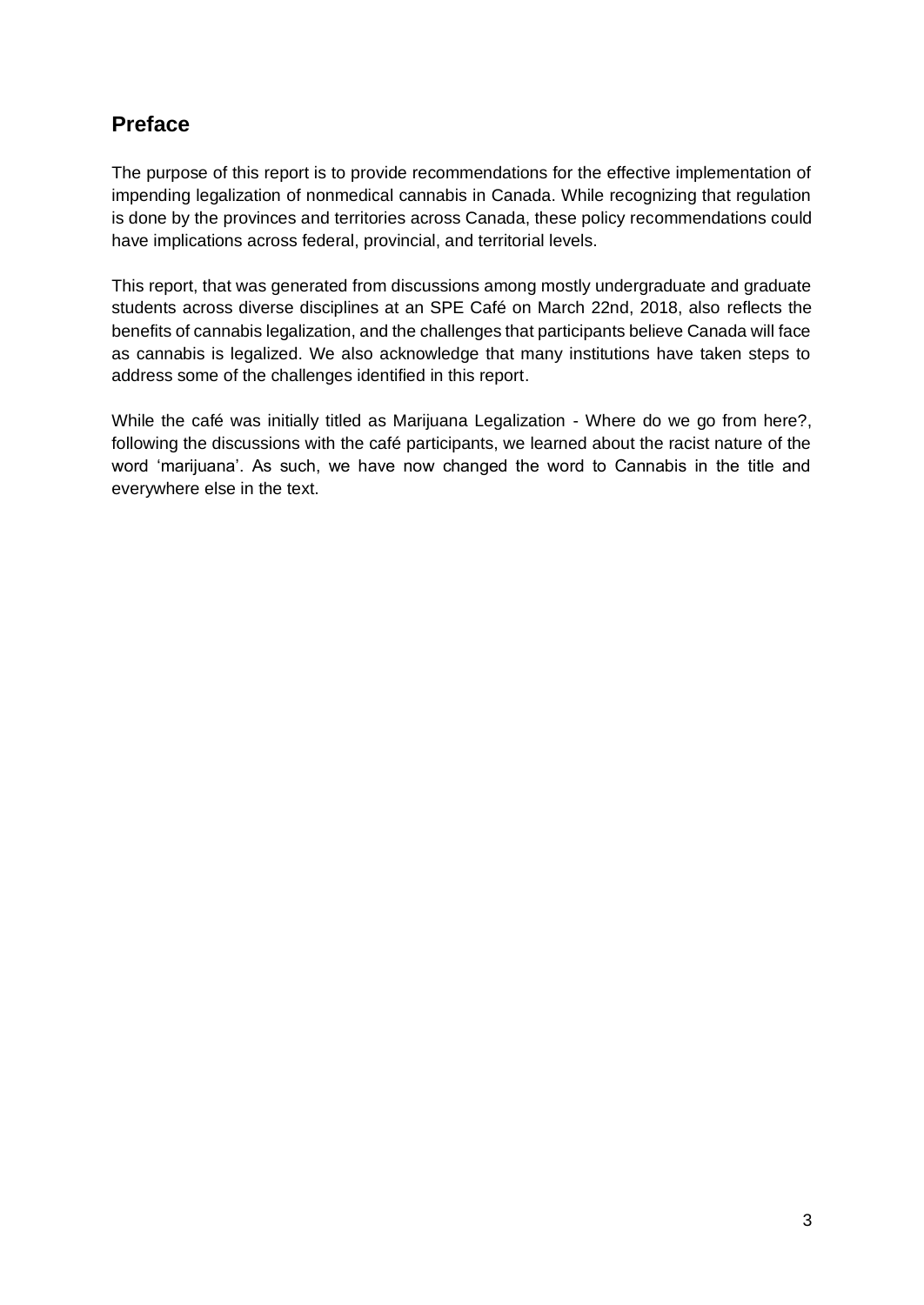### **1.0 Introduction**

The Cannabis Act, also known as Bill C-45, will come into effect on October 17th, 2018, and will legalize the distribution, retail, purchase, and consumption of cannabis for recreational purposes in Canada. Participants of the SPE Café were invited to discuss the benefits and obstacles of cannabis legalization and to propose policy recommendations that they think are important for a successful implementation of legalization. To explore this, we presented participants with a brief (Appendix B) containing relevant background information on the topic that included the potential impact of cannabis on the country's economy and public health. While most participants agreed that cannabis legalization is beneficial, they raised concerns about the challenges that Canada might face during the implementation process.

### **2.0 Benefits of legalization of cannabis for recreational purposes**

There have been several scientific studies investigating the effects of cannabis consumption among adult populations [1, 2, 3]. Considering the findings from these studies that suggest that the consumption of cannabis by adults is relatively safe, our Café participants felt that legalization of nonmedical cannabis was the right move and counted the following benefits:

#### *Legalization will enable research*

Participants asserted that legalization will open better and more thorough research opportunities to understand the health, social, and economic impacts of cannabis. The Social Sciences and Humanities Research Council (SSHRC) is currently funding some grants on topics ranging from the social to the economic impacts of cannabis. In anticipation of legalization, the Canadian Institutes of Health Research (CIHR) has also recently announced \$1.4 million in Catalyst grants to understand the effects of cannabis legalization on public health. Furthermore, in anticipation of legalization, some universities have announced calls for research positions to conduct research in these directions. Currently, cannabis research is tightly regulated because of its illegal status. In order to conduct studies on the physiological effects of cannabis, researchers need to obtain special permission from Health Canada, called the section 56 exemption. As such, cannabis research is far behind that of tobacco or alcohol. However, Health Canada has confirmed that once cannabis is removed from the Controlled Drugs and Substances Act, a section 56 exemption will no longer be required. Thus, not only will legalization lead to better and more thorough research to understand both the medical and social benefits and risks of cannabis consumption, it will later help develop sound policies that will have a positive impact on Canadian public health.

#### *Legalization can improve social welfare*

High demand for cannabis in Canada is the reason behind the flourishing black market that puts the power in the hands of drug dealers. This illegal market creates unsafe environments and is a major risk to the wellbeing of Canadian children and youth. With cannabis consumers moving into the legal market, demand will decrease among illicit market players. As a result of this, its reach will be dramatically reduced, offering fewer opportunities for young people to come in contact with it. Moreover, more than half of the drug offences reported in Canada are related to cannabis. A criminal record resulting from a cannabis offence can have serious lifelong implications for the person charged. Recent investigations by Toronto Star and Vice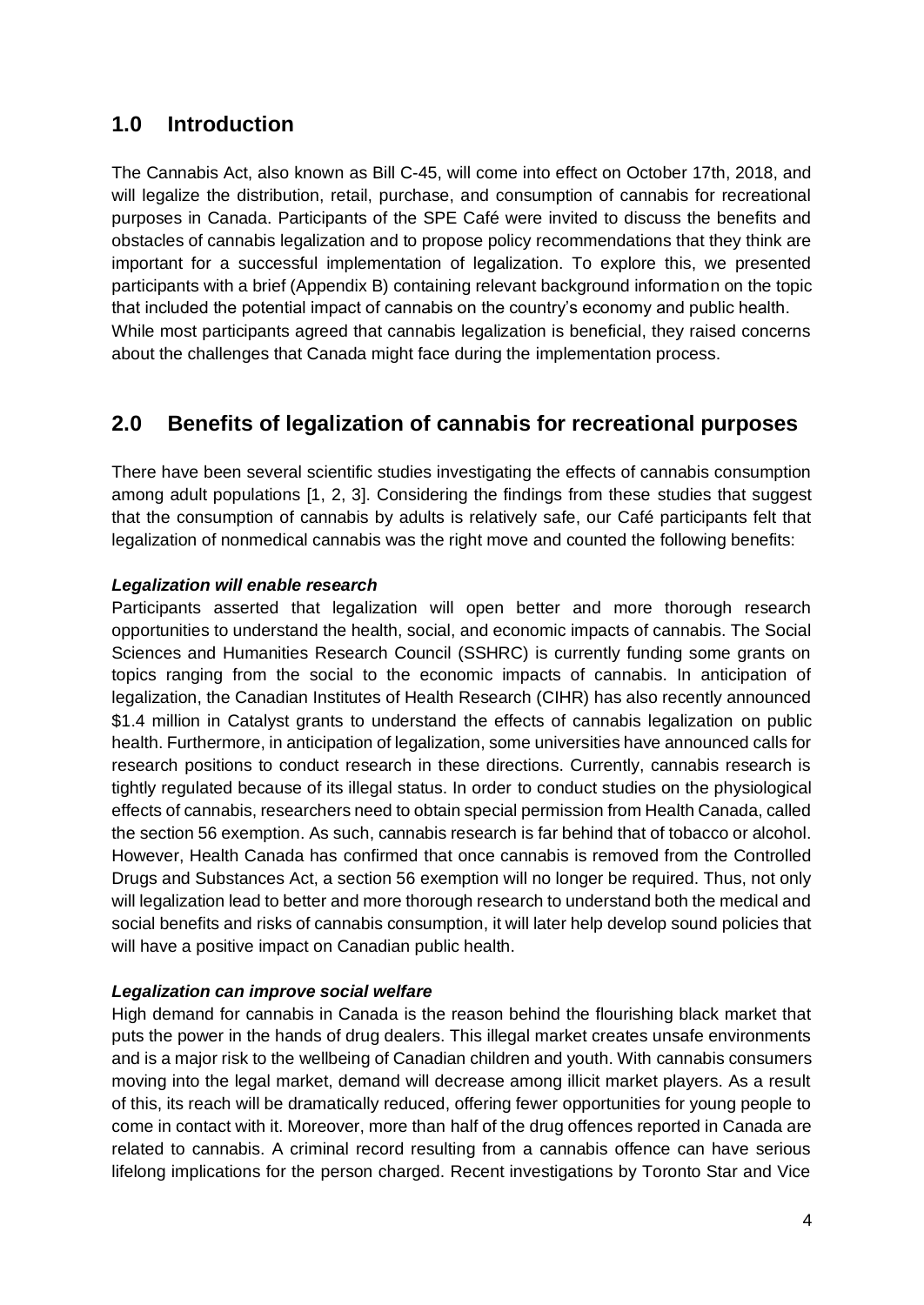show that Black and Indigenous Canadians are overrepresented in cannabis possession arrests as compared to white Canadians even though the consumption of cannabis is relatively similar across different racial groups [4]. A criminal record can have repercussions for persons trying to obtain education, applying for jobs or for volunteering opportunities and international travel. By allowing Canadians to produce and possess legal cannabis, legalization will remove the possibility for sanctions that may be more detrimental than cannabis use itself, and which have historically disproportionately affected marginalized communities.

#### *Legalization can also help in making a stronger economy*

Legalization will provide an important economic benefit as it will increase the tax revenue brought into the Canadian economy. Colorado, one of the first states in the United States to legalize cannabis, received a significant increase in monetary tax revenue due to cannabis legalization, collecting in 2015 more than \$135 million in tax revenue and garnering almost \$1 billion in sales for medicinal and recreational cannabis. Moreover, Colorado is using this tax revenue for public school assistance funds and to develop educational programs for the regulation of cannabis use. According to a report  $[5]$  by the Canadian Imperial Bank of Commerce (CIBC) World Markets, legalization could create a \$10 billion/year industry and the Canadian government can collect 50% or more of the potential \$10 billion if there is a high excise tax (i.e., taxes levied on goods such as alcohol and tobacco products that are regarded as harmful to society) set on cannabis products.

### **3.0 Challenges of legalization**

Overall, participants felt cannabis legalization was the right decision. However, during our conversation we identified the following challenges and/or negative consequences of legalization:

#### *Inequity and "Gentrification" of Cannabis legalization*

A great concern that arose by our participants was the legal status of those prosecuted for cannabis use or possession under the previous legal system, especially considering that people of colour, especially Indigenous and Black communities, are incarcerated for minor possession at a rate much higher than white people [4]. Currently, Canadians with criminal records can apply for a pardon by paying a fee of \$631 following a wait period of 5 years. However, this system will still continue to penalize marginalized and low-income communities. Another concern is the "gentrification" of cannabis sale and production. Who will profit the most from cannabis sale? Participants expressed their concern that the privileged class will profit, monopolizing cannabis production and sale; this threatens the livelihood of those who previously depended on cannabis production and sale.

#### *Education programs have not been established before legalization*

A great concern that was raised during our conversation with Café participants has been the lack of education around the use of cannabis. The fact that the previous educational approach focused on the legality of cannabis, promoting cannabis abstinence rather than safe consumption, encouraged misinformation on cannabis use. Therefore, many of our participants felt it was necessary to implement education campaigns prior to legalization.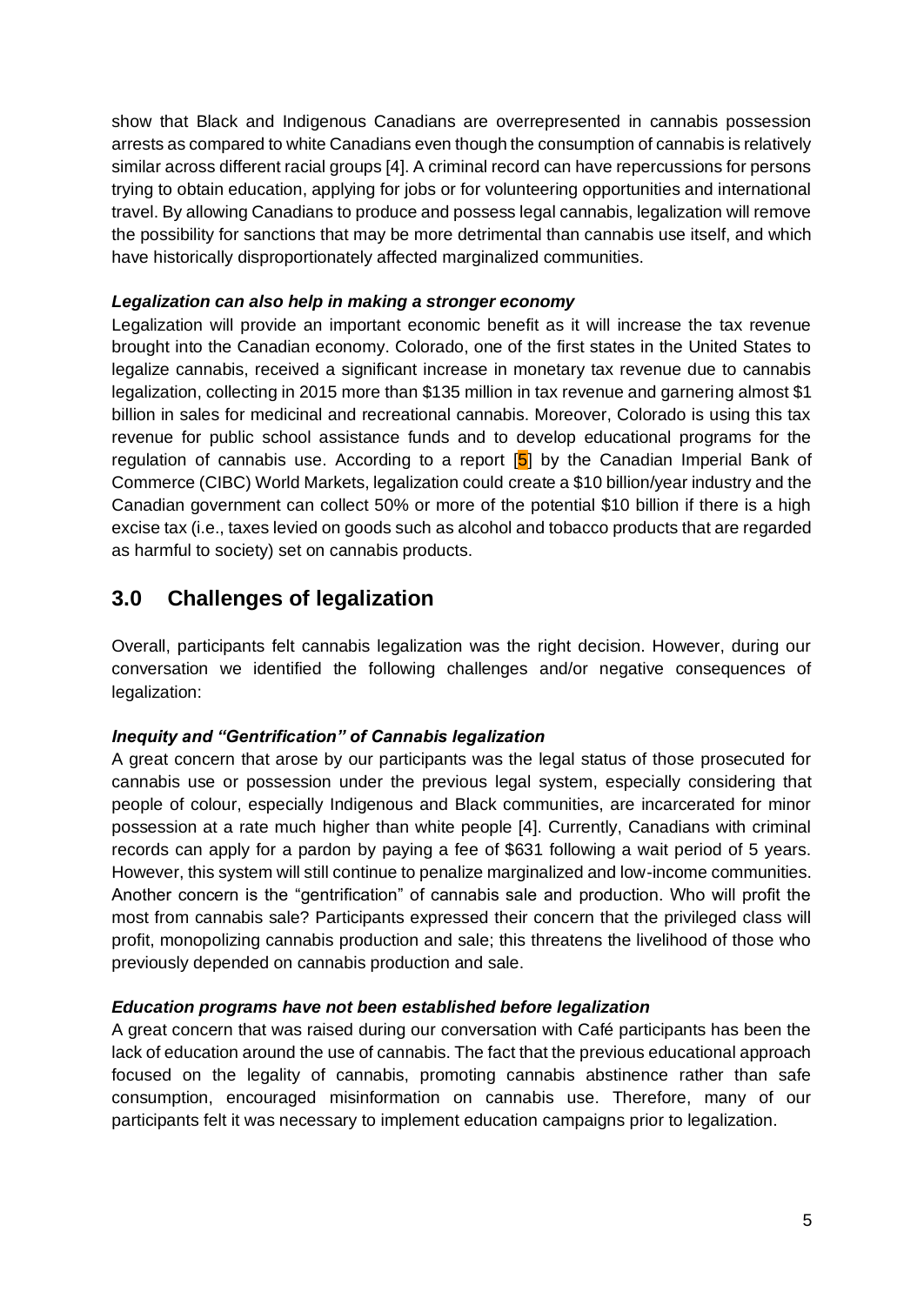#### *Current policy:*

Ginette Petitpas Taylor, Canada's Minister of Health, has stated that the federal government is planning on spending \$22.5 million over the first two years, and \$13.9 million in the three years following on education.

#### *Regulations for driving under the influence*

The legalization of nonmedical cannabis accompanies the concern of the best practices of regulating driving under the influence. Our Café participants questioned how the government will monitor and regulate driving under the influence. Unlike alcohol, there is no set limit beyond which a person will be considered impaired. The limit set for alcohol is based on extensive research which shows that beyond the set limits, a person's psychomotor abilities are significantly impaired increasing the risk of a crash [6,7]. However, it is difficult to set such a limit for cannabis especially because of the extent of variability in the effect of impairment not only between individuals but also within individuals. The situation is further complicated by the results of studies showing that in frequent cannabis users, tetrahydrocannabinol or THC (the psychoactive component of cannabis) can last up to 7 days after consumption [8], but be active only for few hours.

*Current policy:* Public Safety Canada has announced up to \$81 million to train around 750 drug recognition experts and more than 3000 officers on the Standardized Field Sobriety test. However, the test itself is not very sound as it is subjective and prone to police bias and unnecessary arrests. Furthermore, some provinces like Québec have a set a strict zerotolerance policy for cannabis-impaired driving while provinces like Ontario and Alberta have a set zero-tolerance policy only for new drivers.

#### *Variability between provincial cannabis usage regulations*

The potential variability of legal cannabis use across provinces was of concern amongst our Café participants. Legal age of consumption, cannabis home cultivation, and logistics of consumption all vary across provinces. Some participants were concerned that more lenient provinces will have greater visitors seeking out cannabis at a younger age. There is a lack of uniformity in the way different provinces will regulate nonmedical cannabis legalization, for example while the minimum legal age for consumption of cannabis in most provinces is 19, in Québec and Alberta it is set at 18 years. Some of these differences across provinces are listed in the Appendix A. This lack of uniformity across provinces, which also includes differences in the retail structure and different regulations on different modes of transportation with cannabis, can cause inconvenience for people travelling across provinces.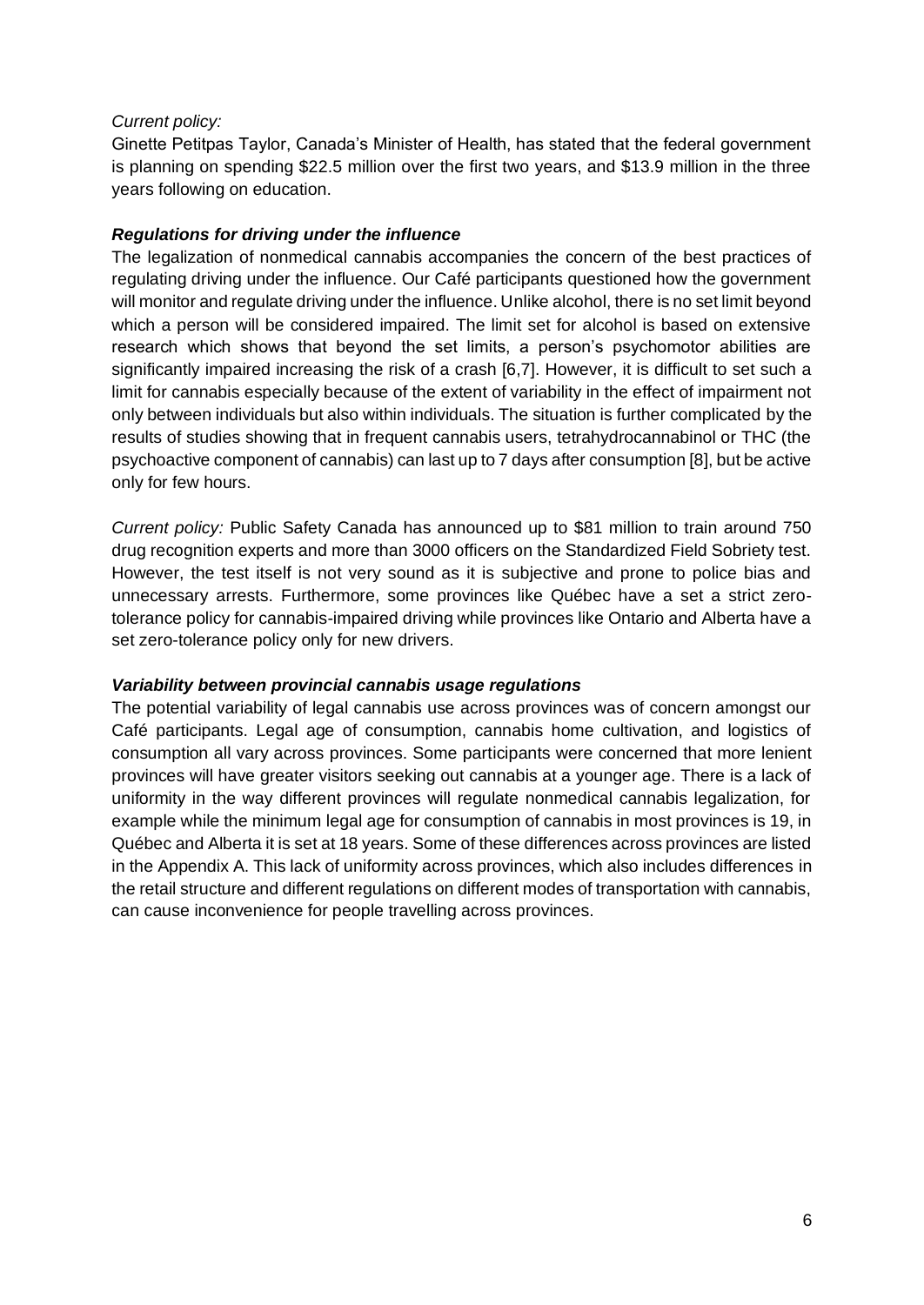### **4.0 Policy Recommendations**

SPE Café participants suggested the following policy recommendations in order to have an effective implementation of cannabis legalization in Canada:

- a. Proper regulation should be put on the sale of cannabis-related products: sale of products that could be attractive to children and under-aged individuals (like THCcontaining candy) should be prohibited. All products should come in child-proof packaging and with proper health warnings and contraindications.
- b. Effective policies are needed to prevent cannabis-related tourism.
- c. To overcome the inequity accompanying cannabis legalization, the criminal records of those who have been previously criminalized for possession of cannabis should be expunged. This will prevent the inequity introduced during cannabis prohibition from persisting throughout a legalized regime. Participants believed that this is essential to prevent the black market from ramping up the supplies of other harder drugs. Currently, people can apply to have their records suspended under the federal Criminal Records Act but that process involves lengthy wait times and a pricey \$631 application fee. In other jurisdictions that have legalized cannabis, such as California, they simply removed the crime of possession from the books – and did so retroactively. They also reduced penalties for cultivating and selling cannabis.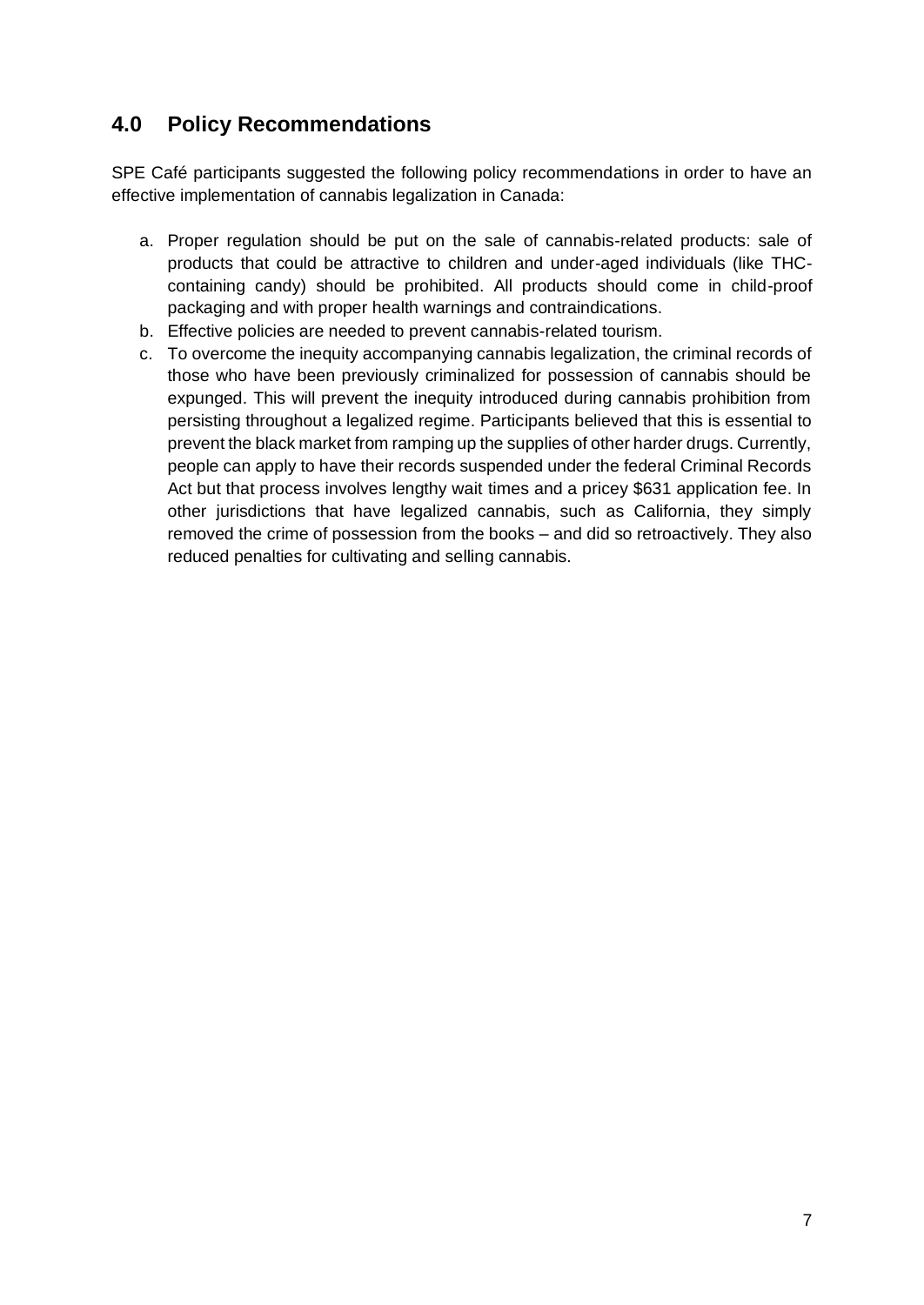### **5.0 References**

- 1.) Nutt DJ (2012). Drugs Without the Hot Air. Minimizing the Harms of Legal and Illegal Drugs. UIT Cambridge Ltd., Cambridge, England.
- 2.) Lachenmeier DW, Rehm J (2015). Comparative risk assessment of alcohol, tobacco, cannabis and other illicit drugs using the margin of exposure approach. Sci Rep 5: 8126
- 3.) Gorelick DA (2014). The relative harms of marijuana and alcohol, The American Journal of Drug and Alcohol Abuse, 40:6, 419-421, DOI: 10.3109/00952990.2014.963233
- 4.) Toronto marijuana arrests reveal 'startling' racial divide. [https://www.thestar.com/news/insight/2017/07/06/toronto-marijuana-arrests-reveal](https://www.thestar.com/news/insight/2017/07/06/toronto-marijuana-arrests-reveal-startling-racial-divide.html)[startling-racial-divide.html](https://www.thestar.com/news/insight/2017/07/06/toronto-marijuana-arrests-reveal-startling-racial-divide.html)
- 5.) Cannabis: Cannabis: Cannabis: Cannabis: Cannabis: Cannabis: Showtime. [https://www.investorvillage.com/uploads/82915/files/CIBC\\_Cannabis.pdf](https://www.investorvillage.com/uploads/82915/files/CIBC_Cannabis.pdf)
- 6.) Blomberg, R., Peck, R., Moskowitz, H., Burns, M. & Fiorentino, D. (2009). The Long Beach/Fort Lauderdale relative risk study. Journal of Safety Research, 40(4), 285– 292.
- 7.) Moskowitz, H. & Fiorentino, D. (2000). A Review of the Literature of the Effects of Low Doses of Alcohol in Driving-related Skills. DOT HS 809 028. Washington, DC: National Highway Traffic Safety Administration.
- 8.) The marijuana detection window: determining the length of time cannabinoids will remain detectable in urine following smoking. [http://www.ndci.org/sites/default/files/ndci/THC\\_Detection\\_Window\\_0.pdf](http://www.ndci.org/sites/default/files/ndci/THC_Detection_Window_0.pdf)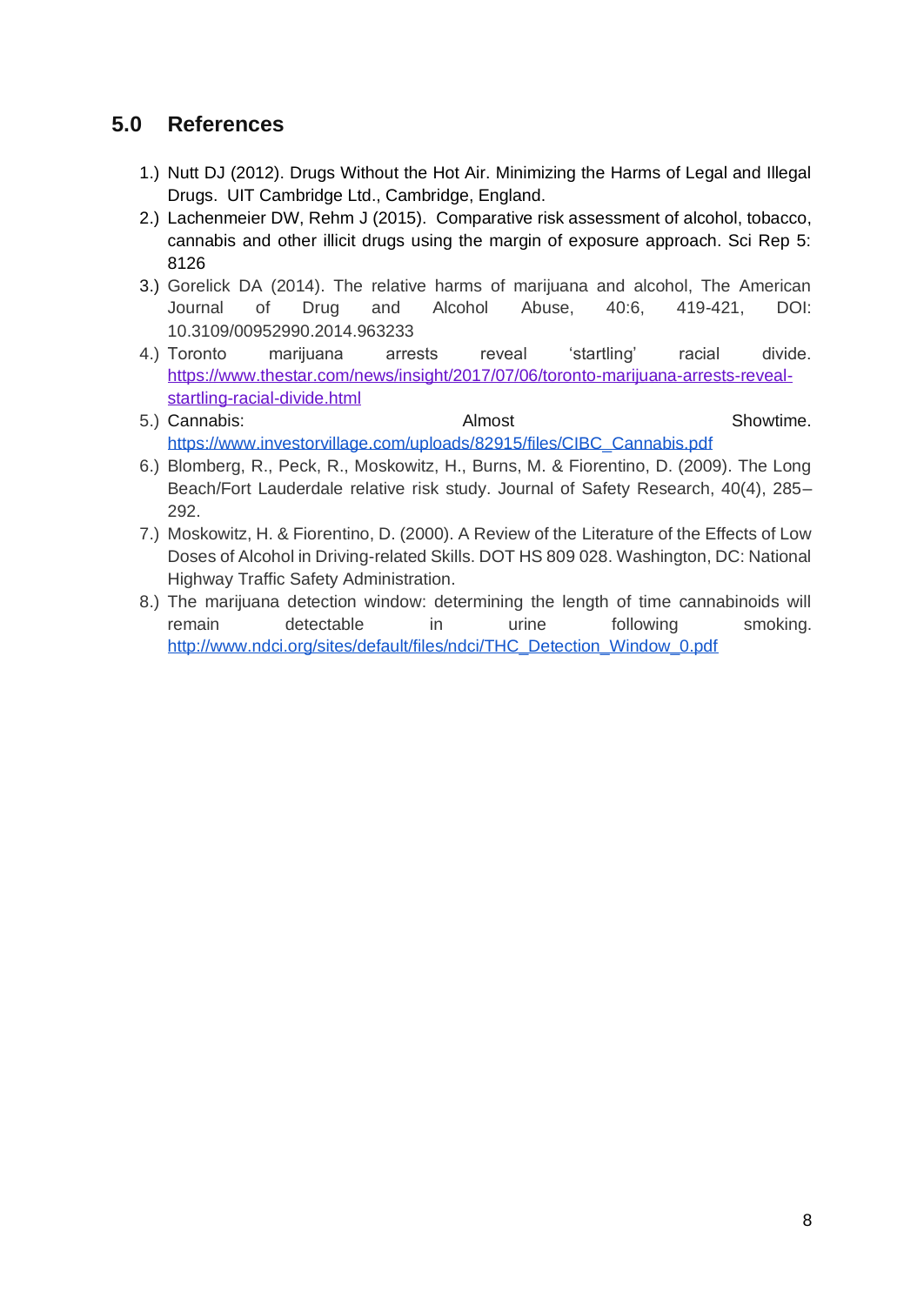### **APPENDIX A**

### **ALBERTA**

#### **Age of legal consumption:** 18+

**Where to buy:** Privately-run retail stores and government-operated online sales

**Grow your own?:** Up to four plants, subject to restrictions from landlords

**Where to smoke?:** Prohibited in cars, in areas frequented by children, and wherever tobacco is restricted**.**

**Other notes:** No possession limits in private residences

*[Alberta cannabis legalization laws](https://www.alberta.ca/cannabis-legalization.aspx)*

### **BRITISH COLUMBIA**

**Age of legal consumption:** 19+

**Where to buy:** Both government and privately-run storefronts and online sales

**Grow your own?:** Up to four plants, out of public sight

**Where to smoke?:** Prohibited in cars, in areas frequented by children, and wherever tobacco is restricted

**Other notes:** Landlords can restrict cultivation and smoking on their properties

*[B.C. cannabis legalization laws](https://www2.gov.bc.ca/gov/content/safety/public-safety/cannabis)*

### **MANITOBA**

**Age of legal consumption:** 19+

**Where to buy:** Privately-run storefronts and online sales

**Grow your own?:** Not permitted

**Where to smoke?:** To be determined

**Other notes:** Legal age is one year above drinking age. It's prohibited to sell cannabis to someone who is impaired by alcohol or other substances. Municipalities can hold a referendum to ban cannabis stores in their community.

*[Manitoba cannabis legalization laws](https://web2.gov.mb.ca/bills/41-3/b011e.php)*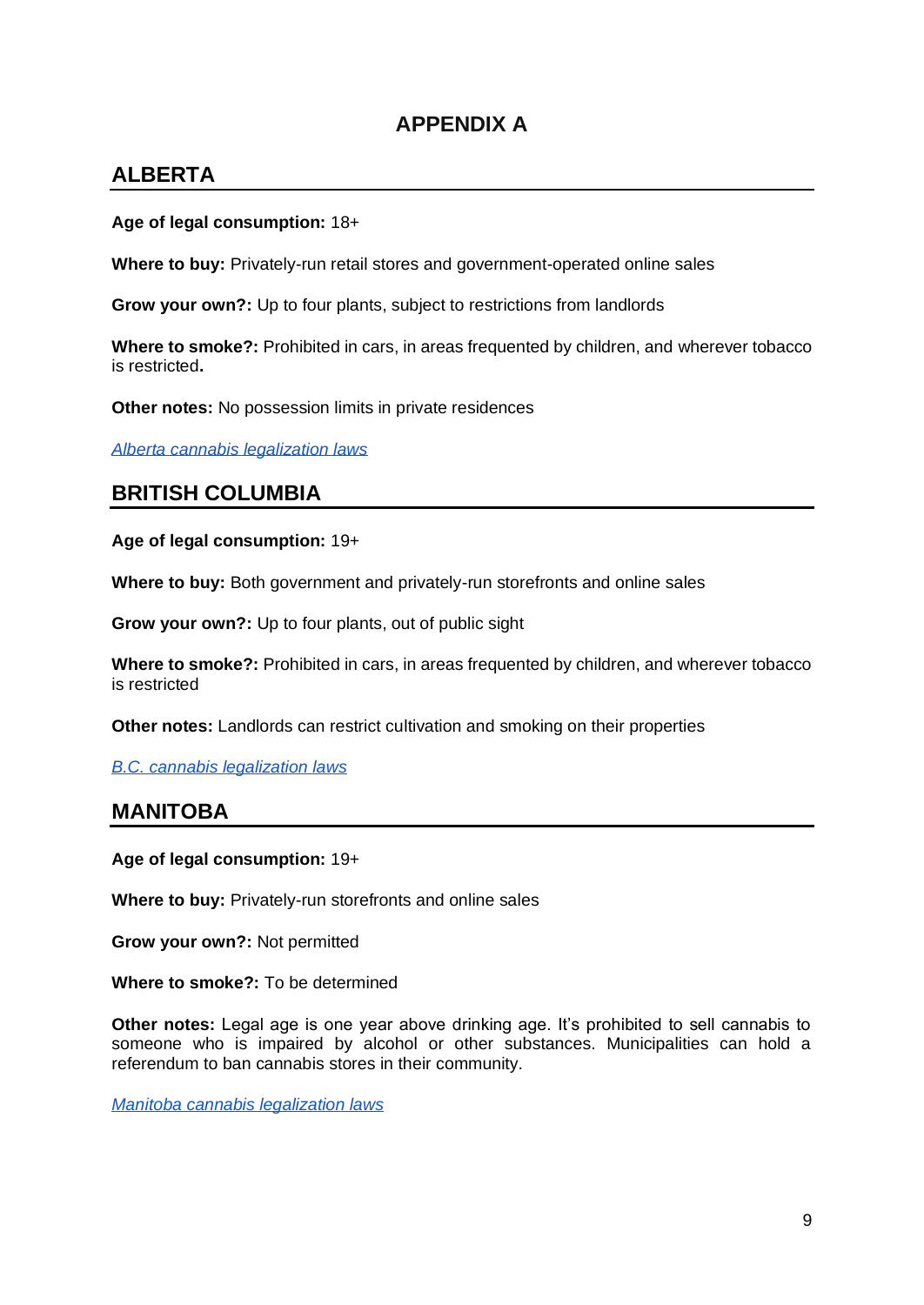### **NEW BRUNSWICK**

#### **Age of legal consumption:** 19+

**Where to buy:** Government-operated storefronts and online sales

**Grow your own?:** Up to four plants

**Where to smoke?:** Only on private property and in private residences

**Other notes:** 11 cannabis stores will open in July 2018. No possession limits in private residences. All cannabis must be securely locked up in user's home.

*[New Brunswick cannabis legalization laws](http://www2.gnb.ca/content/gnb/en/news/news_release.2017.11.1433.html)*

### **NEWFOUNDLAND AND LABRADOR**

**Age of legal consumption:** 19+

**Where to buy:** Privately-run licensed storefronts and government-operated online sales

**Grow your own?:** To be determined

**Where to smoke?:** Only on private property and in private residences

**Other notes:** Successful bids for private cannabis retailers will be announced by May 7, 2018

*[N.L. cannabis legalization laws](http://www.shopcannabisnl.com/)*

### **NORTHWEST TERRITORIES**

**Age of legal consumption:** 19+

**Where to buy:** Privately-run liquor stores and government-operated online sales

**Grow your own?:** Up to four plants

**Where to smoke?:** On private property and in private residences. Smoking will also be allowed on trails, highways, streets, roads and in parks when they are not in use for public events.

**Other notes:** Cannabis will initially be sold in existing liquor stores, with possibility of cannabis-only stores in the future. Individual communities will be able to enact cannabis restrictions and/or prohibitions. Landlords will also be able to declare their properties smokefree.

*[N.W.T. cannabis legalization laws](https://www.eia.gov.nt.ca/en/gnwt-cannabis-legislation/cannabis-and-nwt)*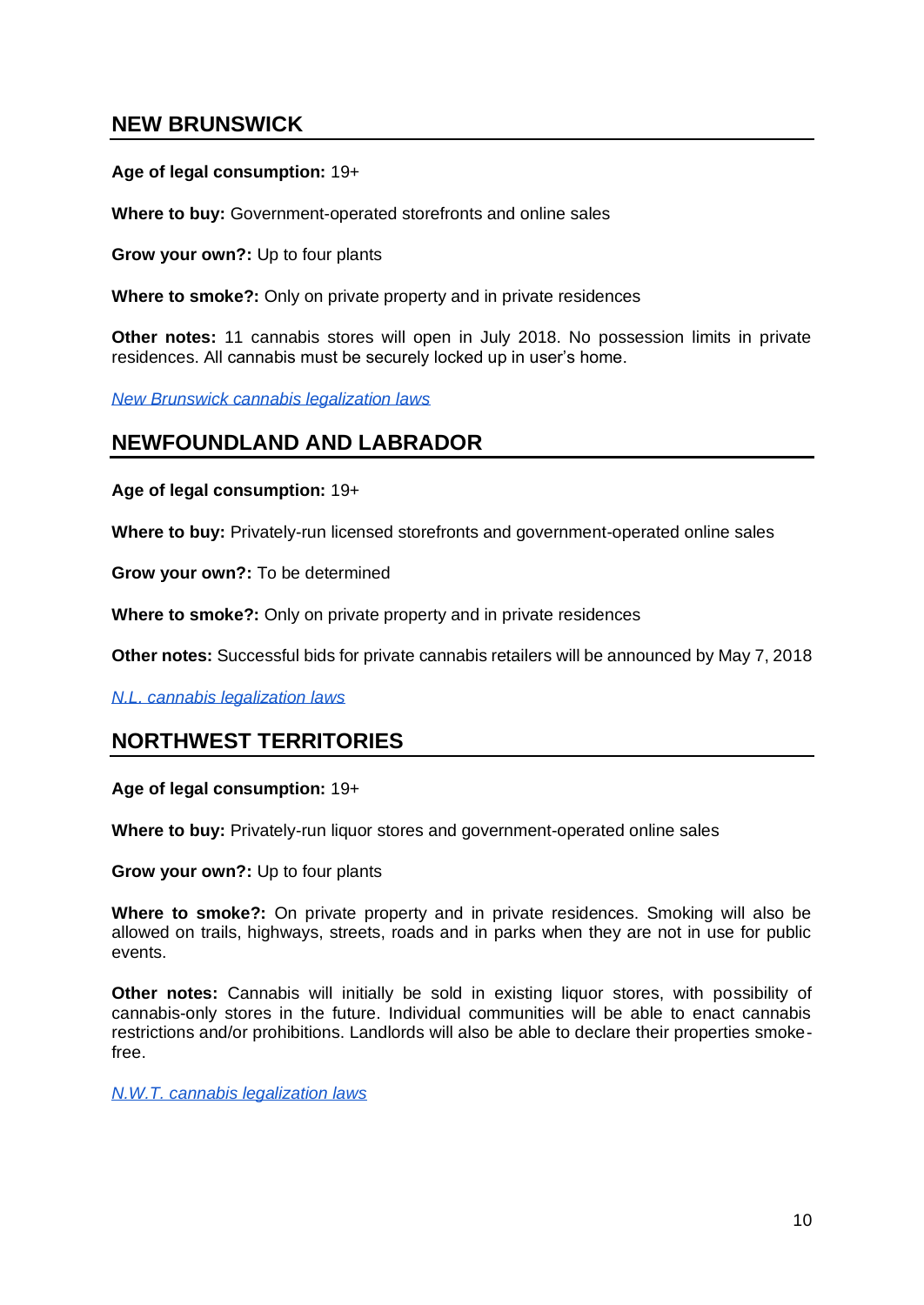### **NOVA SCOTIA**

#### **Age of legal consumption:** 19+

**Where to buy:** Government-operated storefronts and online sales

**Grow your own?:** Up to four plants

**Where to smoke?:** Only where tobacco may be smoked, subject to landlord restrictions

**Other notes:** 9 cannabis stores currently confirmed in: Amherst, Dartmouth, Halifax, Lower Sackville, New Glasgow, Sydney River, Truro and Yarmouth

*[Nova Scotia cannabis legalization laws](https://novascotia.ca/cannabis/)*

### **NUNAVUT**

**Age of legal consumption:** 19+

**Where to buy:** Established online vendors will be invited to sell in Nunavut, and private businesses can apply for a licence to sell cannabis, but consultation requirements mean no stores will open in 2018.

**Grow your own?:** Not permitted

**Where to smoke?:** Not permitted in public places, other than a designated cannabis lounge or permitted event

**Other notes:** Allows for temporary permits for events where cannabis can be consumed in public locations including schools, but only when school programs are not being offered.

*[Nunavut cannabis legalization law](http://assembly.nu.ca/sites/default/files/Bill-7-Cannabis-Act-ENG-FRE.pdf)*

### **ONTARIO**

**Age of legal consumption:** 19+

**Where to buy:** Government-operated storefronts and online sales

**Grow your own?:** Up to four plants

**Where to smoke?:** Only on private property, subject to landlord restrictions

**Other notes:** 40 cannabis stores will be open by July 2018, 80 by 2019 and 150 by 2020

*[Ontario cannabis legalization laws](https://lcbocannabisupdates.com/)*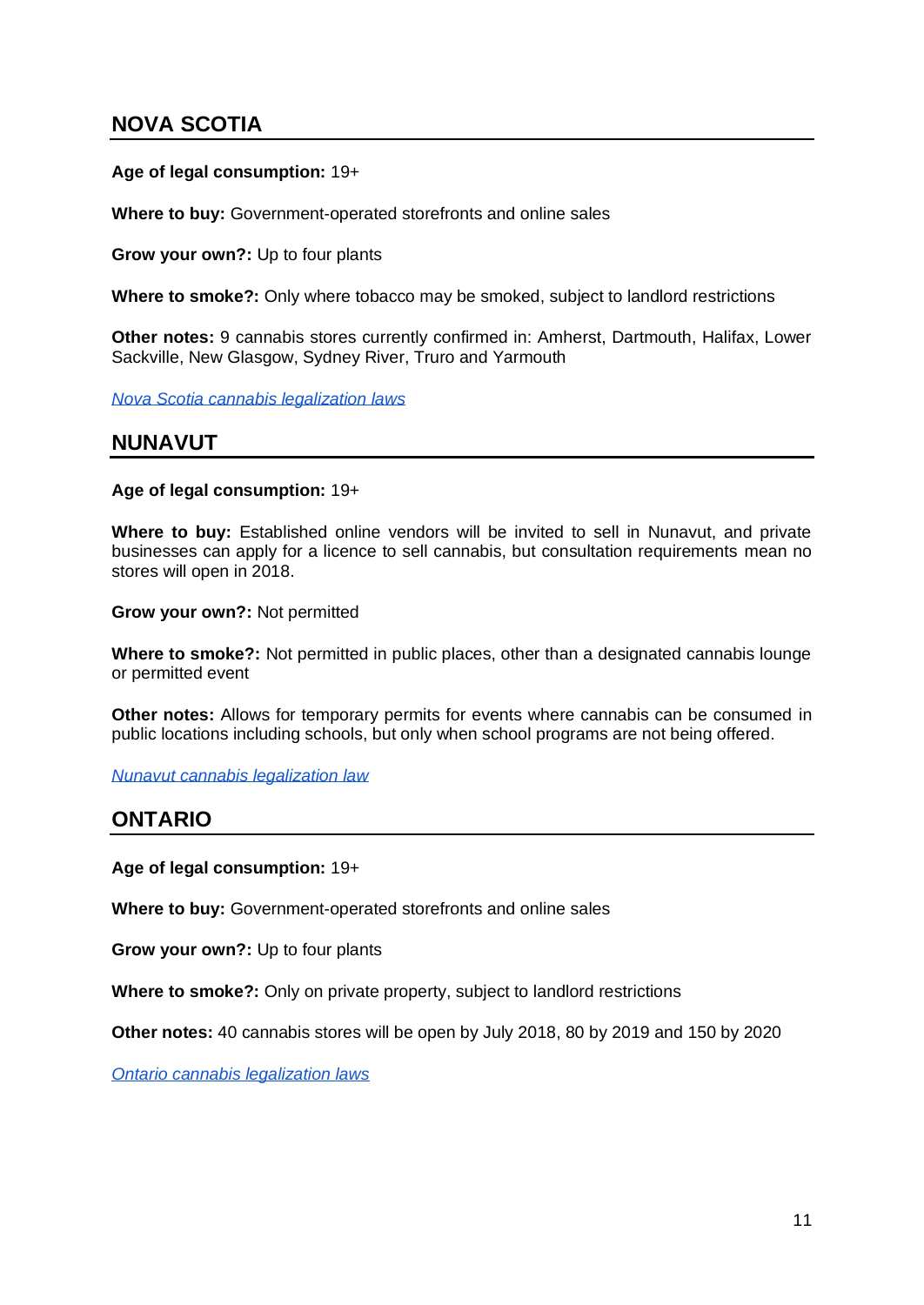### **PRINCE EDWARD ISLAND**

#### **Age of legal consumption:** 19+

**Where to buy:** Government-operated retail locations and online sales

**Grow your own?:** Up to four plants, so long as they're not accessible to minors

**Where to smoke?:** Only on private residences, with some exceptions for certain public spaces

**Other notes:** PEI will have four government-owned retail locations for cannabis in 2018 in Charlottetown, Summerside, Montague, and West Prince

*[P.E.I. cannabis legalization laws](https://www.princeedwardisland.ca/en/news/province-announces-framework-cannabis-legalization)*

### **QUÉBEC**

#### **Age of legal consumption:** 18+

**Where to buy:** Government-operated storefronts and online sales

**Grow your own?:** Not permitted

**Where to smoke?:** Only where tobacco may be smoked, with the exception of university and e CEGEP campuses

**Other notes:** Six companies signed on to provide the Québec government with at least 62,000 kg of cannabis during first year of operation

*[Qu](https://encadrementcannabis.gouv.qc.ca/en/loi/encadrement-du-cannabis-au-quebec/)*é*[bec cannabis legalization laws](https://encadrementcannabis.gouv.qc.ca/en/loi/encadrement-du-cannabis-au-quebec/)*

### **SASKATCHEWAN**

**Age of legal consumption:**19+

**Where to buy:** Privately-run storefronts and online sales

**Grow your own?:** Up to four plants, subject to landlord restrictions

**Where to smoke?:** Only on private property and in private residences, restricted use around minors

**Other notes:** Number of retail licenses issued will be restricted for first three years of legalization

*[Saskatchewan cannabis legalization laws](http://publications.gov.sk.ca/documents/13/106026-SK-Cannabis-Framework.pdf)*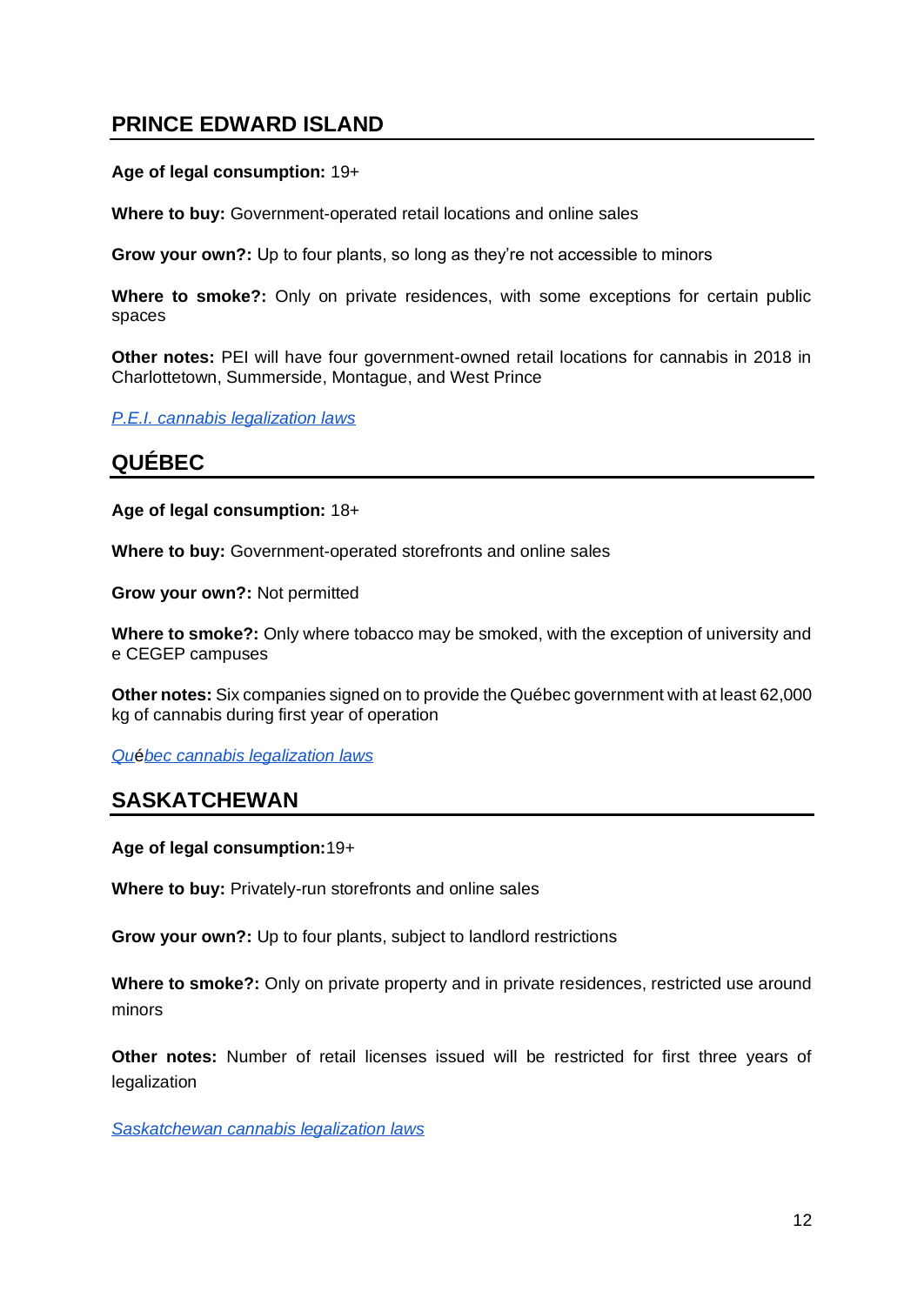### **YUKON**

**Age of legal consumption:** 19+

**Where to buy:** Government-operated storefronts and online sales.

**Grow your own?:** Up to four plants, out of public sight

**Where to smoke?:** Only on private property and in private residences, subject to landlord restrictions

**Other notes:** Whitehorse recently amended zoning bylaws to allow government-operated cannabis sales in only one area: Marwell. Licensing of private retailers will follow in the future

*[Yukon cannabis legalization laws](http://www.hss.gov.yk.ca/pdf/cannabisdraftlegislativesummary.pdf)*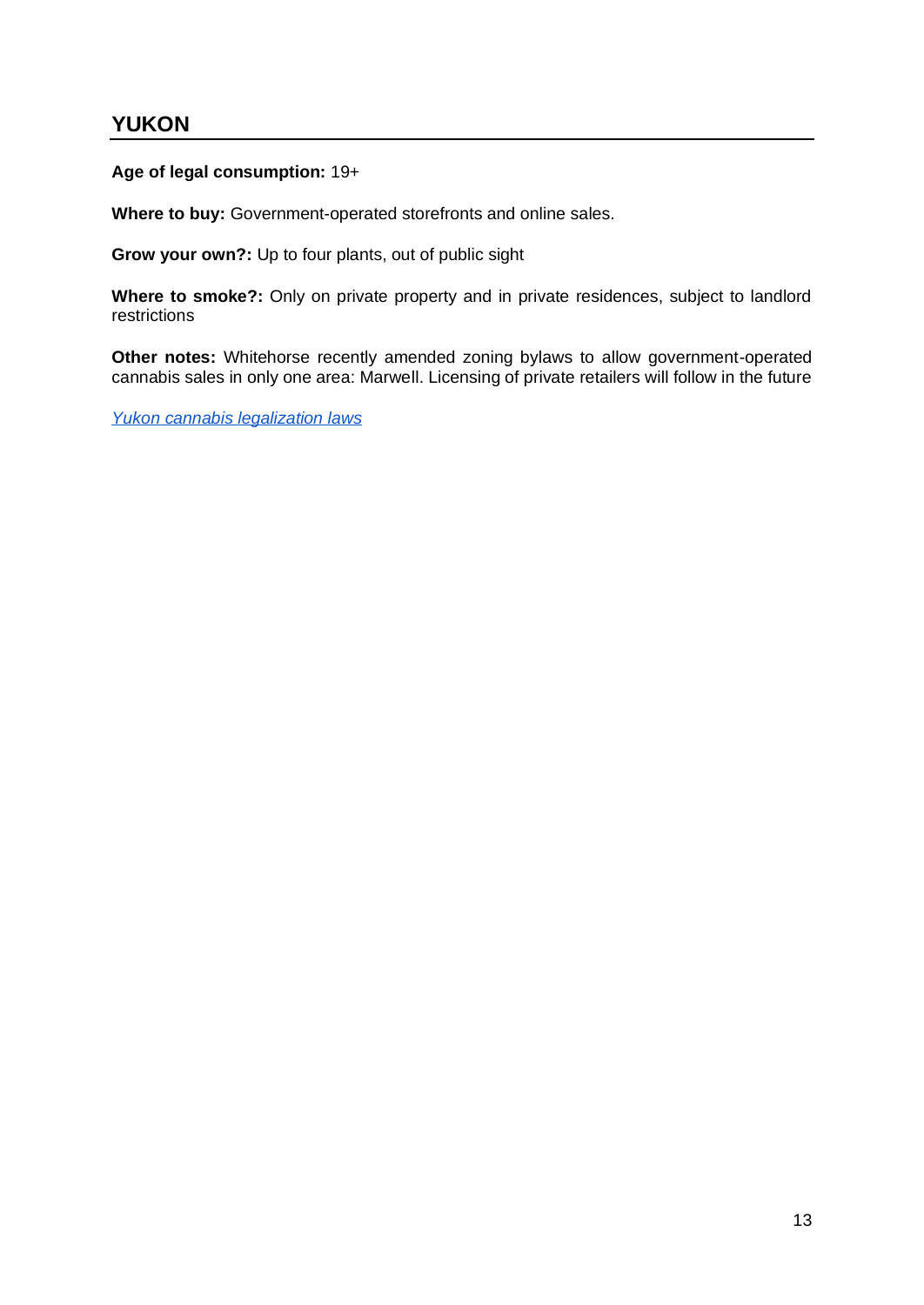### **APPENDIX B**

# #SPECafe | Marijuana Legalization Where do we go from here?

### **BRIEF**

In April 2017, the federal government introduced legislation to legalize and regulate recreational cannabis in Canada by July 2018. If passed, the proposed federal [Cannabis Act](http://www.parl.ca/LegisInfo/BillDetails.aspx?billId=8886269&&Language=E&&Mode=1) would create rules for producing, possessing and selling cannabis across Canada. These policy changes could trigger a broad range of unintended consequences, with profound and lasting implications for the health and social system of the country. While many consider it harmless, cannabis, that is commonly referred to as cannabis, remains the most commonly used illicit drug among Canadian youth [Statistics Canada, 2016]. The average age of initiation of cannabis consumption among Canadian youth is 15.4 years [Statistics Canada, 2016].

#### **Economic impact of Cannabis legalization:**

- Legalization will allow the government to regulate the sale and consumption of cannabis like tobacco and alcohol.
- Legalization will substantially reduce youth illicit activities and unsafe environments created by the black market sales.
- Legalization will significantly increase the tax revenue, while increasing employment and substantially reducing the expenditure on the enforcement of federal cannabis laws.

#### **Impact of Cannabis use on public health**

*Impact on cognitive capacity:*

- Cannabis use can affect acute impairment of learning and memory, attention and working memory.
- Adolescents might be particularly vulnerable to the adverse effects of cannabis. Earlier age at onset of cannabis use is associated with greater neuropsychological impairment, and a longitudinal study documented that adolescent-onset cannabis use results in neuropsychological decline from ages 13-38 years.
- Cannabis use is associated with decreased motivation.

#### *Risk of psychosis:*

- Longitudinal studies show consistent correlation between adolescent cannabis use and psychosis.
- Physiological and epidemiological evidence supports a mechanistic link between cannabis use and schizophrenia. The age at which cannabis use begins appears to be correlated with the age at onset of psychosis. Association between cannabis use and chronic psychosis (including a schizophrenia diagnosis) is stronger in those individuals who have had heavy or frequent cannabis use during adolescence.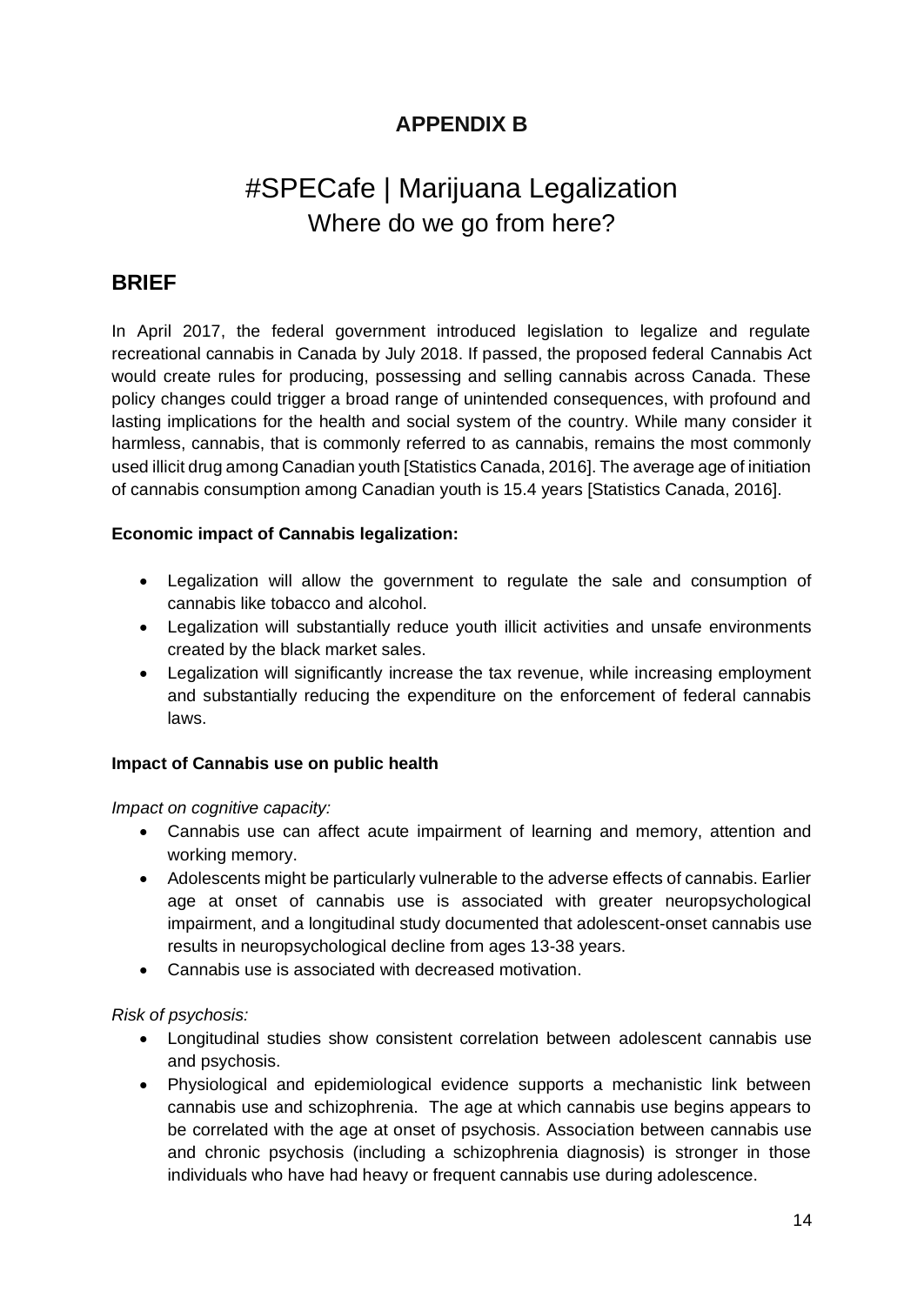#### **Youth perception about cannabis:**

- Youth are not aware of the harmful effects of cannabis. A Swiss study on youth perception of cannabis use found that participants (15-21 years) considered cannabis to be natural and not necessarily harmful to health, which was in direct contrast to the predominantly negative perception of tobacco consumption [Akre, Michaud, Berchtold & Suirs, 2010].
- Stress alleviation, peer pressure, media, curiosity, and availability are identified as contributors to youth use [Health Canada, 2014b].
- For some youth, the use of cannabis for medical purposes de-legitimizes the information about the harms of cannabis, making them argue that there is no reason for cannabis to be illegal.

#### **Key concerns:**

- Legalization has been linked to increased cannabis use, earlier use, increased social acceptability, and reduced perceived risk.
- A [new study](http://onlinelibrary.wiley.com/doi/10.1111/add.13906/abstract) suggests that after legalization in Oregon, the use of cannabis by students at an Oregon college increased relative to that of students in states where the drug is still illegal [Kerr et al. 2017].
- Following legalization, many states have witnessed an increase in cannabis-related fatalities due to accidental cannabis exposure to infants and impaired decision-making when intoxicated [Hajizadeh 2016; Hartman et al. 2013].

#### **Potential post-legalization policy in Canada:**

- Cannabis sale will be taxed.
- Canadian adults can possess and purchase regulated and quality-controlled cannabis products, while prohibiting sales to young Canadians and any products, promotion, packaging or labelling that could be appealing to young people.

#### **Post-legalization policy around the world:**

#### Uruguay

- Adults can buy up to 40 grams of cannabis every month from approved pharmacies.
- Cannabis users must first register with authorities and have their purchases tracked.
- Commercial growers are charged a fee
- Exempts cannabis from taxes
- Registered pot users can set up smoking clubs of anywhere from 15 to 45 people to
- grow cannabis; these cannabis cooperatives can plant up to 99 plants in the same space

#### **Spain**

- Cannabis sale is technically illegal
- Cannabis consumption can occur in cannabis clubs; cannabis clubs operate as collectives where people can consume cannabis on the club's property, and only a certain amount.